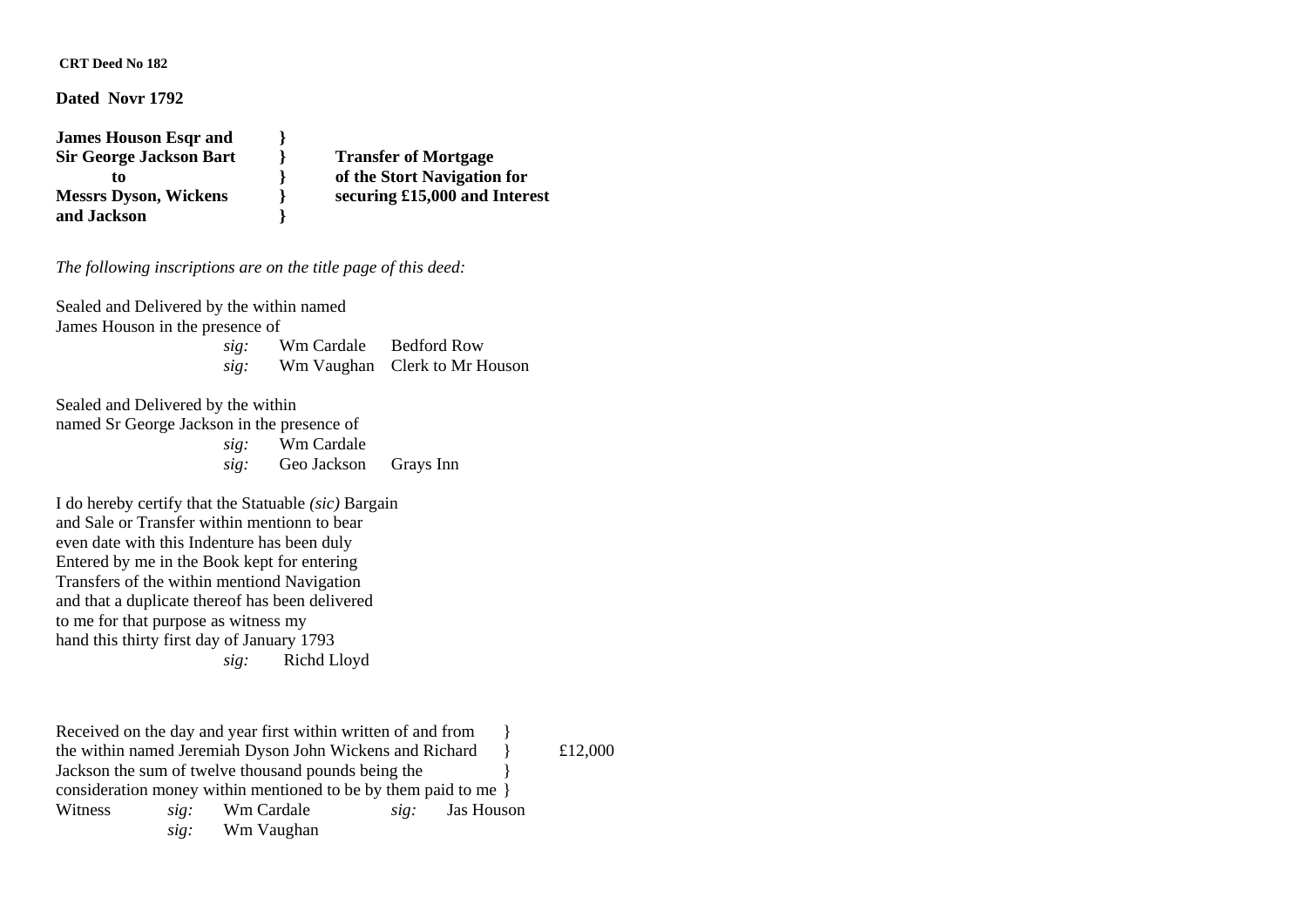Received on the day and year first within written of and from the } within named Jeremiah Dyson John Wickens and Richard  $\qquad \qquad$  £3,000 Jackson the sum of three thousand pounds being the consideration} money within mentioned to be by them paid to me Witness *sig:* Wm Cardale *sig:* Geo Jackson *sig:* Geo Jackson Grays Inn

31 October 1795 Memorandum that the within said Sir George Jackson Baronet hath this day paid into the hands of Messrs Sir Robert Herries and Co in Saint James's Street London Bankers to the account of and for the use of the Right Honourable George Richard Lord Viscount Bolingbroke the sum of two thousand pounds in part discharge of the within mentioned sum of fifteen thousand pounds in consideration whereof they the within named Jeremiah Dyson John Wickens and Richard Jackson have with the **assent** and approbation of the said George Richard Lord Viscount Bolingbroke consented and agreed that the time for payment by the within named Sir George Jackson of the sum of thirteen thousand pounds *balance* of the said sum of fifteen thousand pounds shall be postponed for the term of three years from the second day of November next (that is to say) until the second day of November One thousand seven hundred and ninety eight He the said George Jackson consented which he …..hereby does testified by his signing hereof to pay Interest at and after the rate of five pounds per cent on the said sum of thirteen thousand pounds half yearly as witness his hand

> *sig:* Geo Jackson *sig:* Rich Jackson

5<sup>th</sup> April 1799 Memorandum that the within named Sir George Jackson now Sir George Duckett Baronet hath paid into the hands of the right honourable Lord Spencer to the Account of and for the use of the Right Honourable George Richard Lord Viscount Bolingbroke the sum of three thousand pounds in further part Discharge of the within mentioned sum of fifteen thousand pounds in consideration whereof they the within named Jeremiah Dyson John Wickens and Richard Jackson have with the approbation of the said Lord Robert Spencer consented and agreed that the time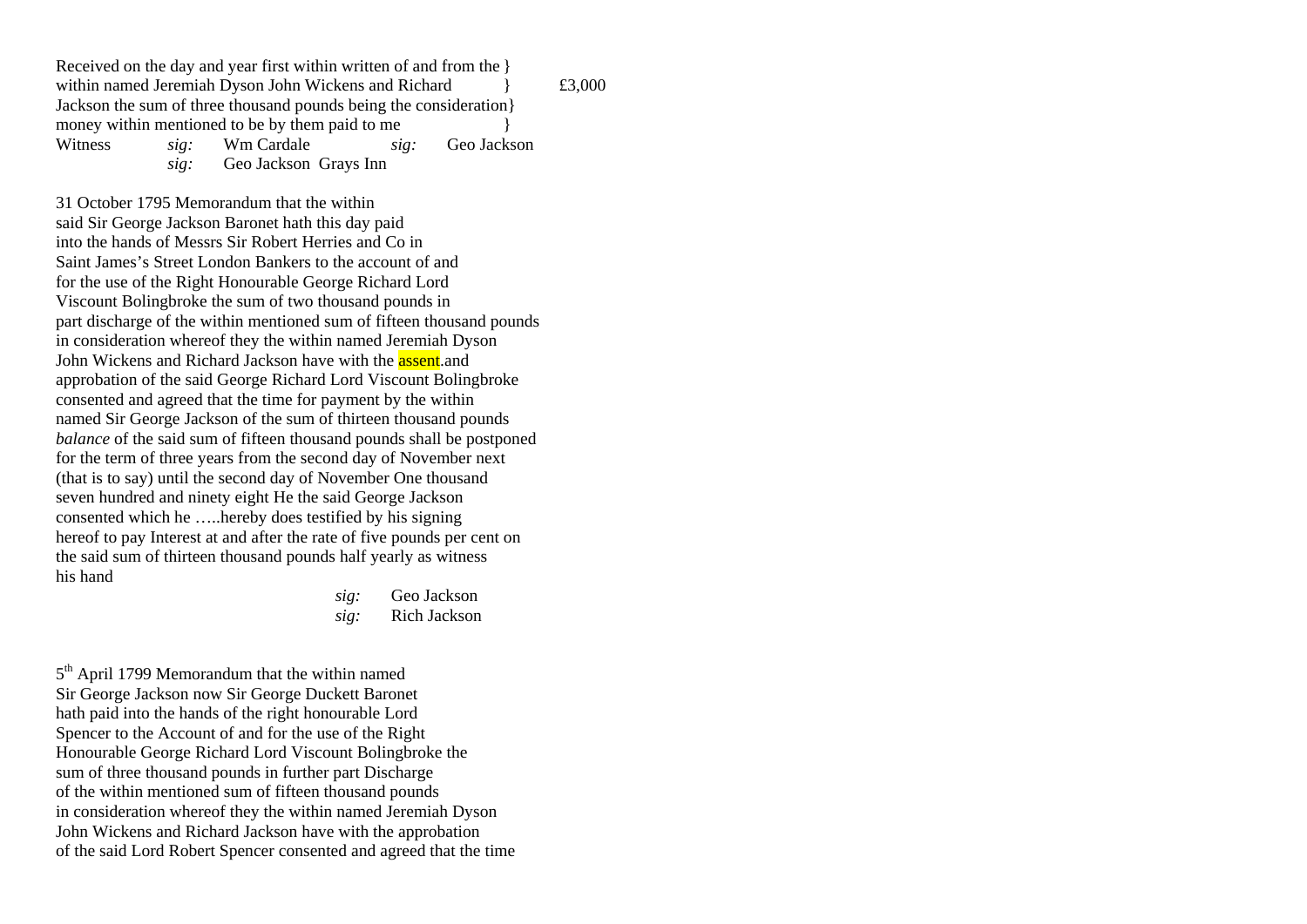for payments by the said Sir George Duckett (*the rest of this line is obliterated)*  of the sum of ten thousand pounds residue of the said sum of fifteen thousand pounds shall be postponed for the term of three years until the second day of May One thousand eight hundred

*sig:* Rich. Jackson

**This Indenture** made the second day of November in the Thirty third year of the Reign of our Sovereign Lord George the Third by the Grace of God of Great Britain ffrance and Ireland King Defender of the ffaith and so forth and in the year of our Lord One thousand seven hundred and ninety two **Between**  James Houson of Lincolns Inn in the County of Middlesex Esquire of the first part Sir George Jackson of Old Palace Yard in the Parish of St Margarets Westminster in the said County of Middlesex Baronet of the second part & Jeremiah Dyson of Brompton Park House in the said County of Middlesex Esquire John Wickens of Mapperton in the County of Dorset Esquire and Richard Jackson of Grays Inn in the said County of Middlesex Gentleman of the third part **Whereas** by an Act of Parliament made and passed in the sixth year of the Reign of his present Majesty intitled "An Act for making and continuing navigable the River Stort in the Counties of Hertford and Essex" After reciting that by an Act passed in the Thirty second year of the Reign of his late Majesty King George the Second Intitled "An Act for making the River Stort navigable in the Counties of Hertford and Essex from the new bridge in the Town of Bishop Stortford into the River Lee near a place called the Rye in the County of Hertford" It was enacted that the several persons in the said Act named should be Commissioners for making the said River Stort navigable and for putting the said Act in execution by such ways and means in such manner and with such Powers and Authorities vested in them the said Commissioners for that end and purpose as in the said Act were given and directed And after further reciting that after the passing the said Act the said Commissioners had in pursuance thereof had several Meetings in order to put the same into execution but from the difficulty of procuring the loan of a sufficient sum of money upon the security in the said Act provided for carrying on and compleating the said Navigation and from other Causes of Impediment appearing to the said Commissioners no progress had thitherto been made to effect the said Navigation and the said Act had proved wholly ineffectual for that purpose And after further reciting that a proposal had been made to the said Commissioners by Charles Dingley of Hampstead in the said County of Middlesex Esquire on the behalf of himself and the said Sir George Jackson then George Jackson and William Masterman Esquire that in case the said Commissioners would concur in the obtaining another Act of Parliament whereby the said Charles Dingley Sir George Jackson and William Masterman should be invested with such powers and Authorities as thereinafter mentioned and that such Tolls and Duties as thereinafter enumerated should be vested in them the said Charles Dingley George Jackson and William Masterman their Heirs and Assigns as a consideration that they would undertake at their own Expense (Except from all expenses theretofore incurred) and risque the making supporting maintaining and rendering effectual the said Navigation in such compleat and substantial manner and subject to such Methods and restrictions as were contained in the said former and that present Act and that the said navigation should be so perfected within five years after the passing of the now reciting Act and after further reciting that the said Commissioners being of opinion that the said recited Act as it then stood could not be carried into execution or the said Navigation otherwise effected than by private undertaking and having duly considered the said proposal and approved thereof and agreed to concur with the said Charles Dingley George Jackson and William Masterman in obtaining the said Act of Parliament to effectuate the said proposal and undertaking It was therefore by the now reciting Act among other things Enacted that the said Charles Dingley George Jackson and William Masterman their heirs and assigns should be and they were thereby nominated and appointed Undertakers of the said Navigation and were thereby authorized and impowered and should have full power and Authority by virtue of the now reciting Act at their own Costs and Charges and Risque and for their own benefit by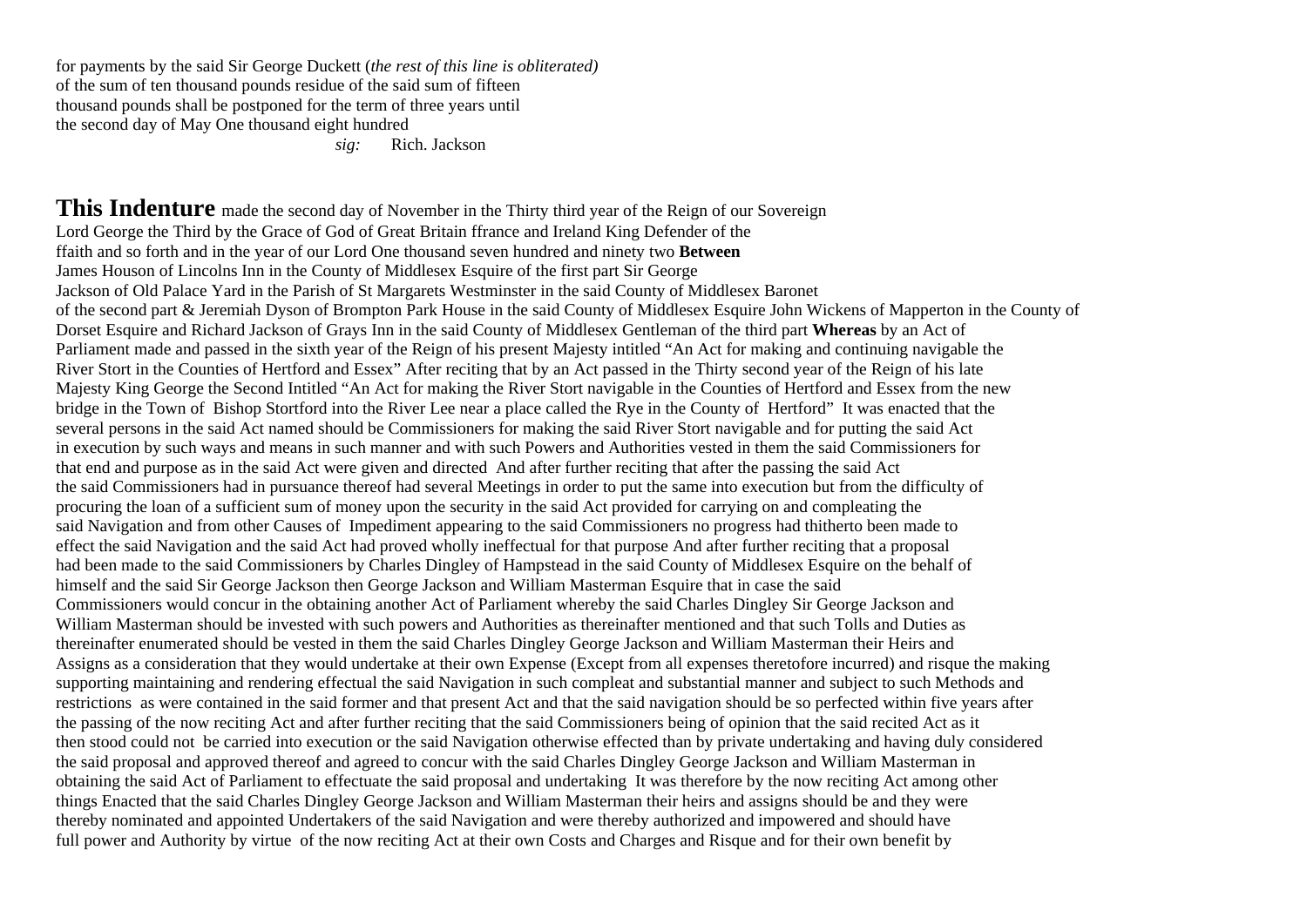themselves their Deputies Agents Officers Workmen Servants and Assistants to make and keep the said River Stort Navigable for Boats and other Vessels from the River Lee near a place called the Rye to or near a certain Mill called the Town Mill in Bishop Stortford aforesaid by such ways and means in such manner and with such powers and authorities vested in them for that end and purpose as in the said now reciting Act were given and directed And it was thereby further enacted that it should and might be lawful to and for the said Undertakers their Heirs or Assigns or such person or persons as they or any two of them should for that purpose appoint and no others – from time to time and at all times thereafter to ask demand recover and take to and for the proper use and behoof of them the said Undertakers their Heirs and Assigns in respect of their Charges and Expenses aforesaid for all and every or any Goods Wares Merchandizes Commodities or other things whatsoever that should be carried or conveyed in any Boat Barge or other vessel upon to or from any part of the said River Stort between the said River Lee and to or near the said Town Mill in Bishop Stortford aforesaid such Rates and Duties for the same over and besides what should or might be paid for the Freight

**Thereof** as the said Undertakers their Heirs or Assigns should think fit not exceeding for every quarter of Wheat Rye Beans or Peas – six pence for every quarter of Malt or Oats four pence for every quarter of Barley or any other sort of Grain not before enumerated five pence For every Sack of Meal or Flour containing five bushels four pence for every Chaldron of Coals Culm or Cinders two shillings and sixpence and so in proportion for any greater or less quantities of the Goods and Commodities aforesaid For every Chaldron of Lime two shillings and sixpence and so in proportion for any greater or less Quantity than a Chaldron for every ton of Oil Cakes Malt Dust Pigeon Dung or other manure of any kind whatsoever the sum of one shilling and six pence and so in proportion for any greater or less quantity than a Ton and for every ton of Goods Wares Merchandizes or other Commodities whatsoever not before enumerated two shillings and sixpence and so in proportion for any greater or less weight than a ton the same Rates and Duties to be paid at such place or places near the said River and in such manner as the said Undertakers their Heirs or Assigns or any two of them should think fit and powers are by the said now reciting Act given to the said Undertakers their Heirs and Assigns to sue for and compel payment of the Tolls Rates and Duties aforesaid in case of refusal neglect or denial of payment thereof And it was thereby further Enacted that for the more easy and effectual execution of that Act such part of the said River as was thereby intended to be made navigable should for the purposes therein aforesaid be deemed and taken to be within the said County of Essex and it was thereby further enacted that it should and might be lawful to and for the said Undertakers to raise and contribute equally among themselves a Competent sum of money for making the said River Stort navigable from the River Lee to or near the said Town Mill of Bishop Stortford aforesaid and for the other purposes of the said Act And that the same should be divided into three equal shares and no proprietor in such Navigation should be a proprietor of less than one share And it was thereby further Enacted that the said three shares should be and were thereby vested in the said Undertakers their Heirs and Assigns as and in the nature of a Tenancy in common to their and every of their proper use and behoof And that they the said Undertakers their Heirs and Assigns should be intitled to the entire and neat Distribution of one third part of the said profits and advantages that should and might arise and accrue by means of the Sum and Sums of money to be collected raised levied or recovered by Authority of the said Act and such Share and Shares should be vested in the said Undertakers their Heirs or Assigns respectively as real Estates and should be bargained sold aliened and disposed of as such from time to time by the owners and proprietors thereof for the time being by an Instrument in writing under their respective hands and seals signed sealed and delivered in the presence of and attested by two or more witnesses of the form tenor or effect following (that is to say) " I, A B in consideration of *(space)* paid to me by CD do hereby bargain sell and transfer unto the said C D his heirs and assigns *(space)* of the Undertaking of the Navigation of the River Stort in the Counties of Hertford and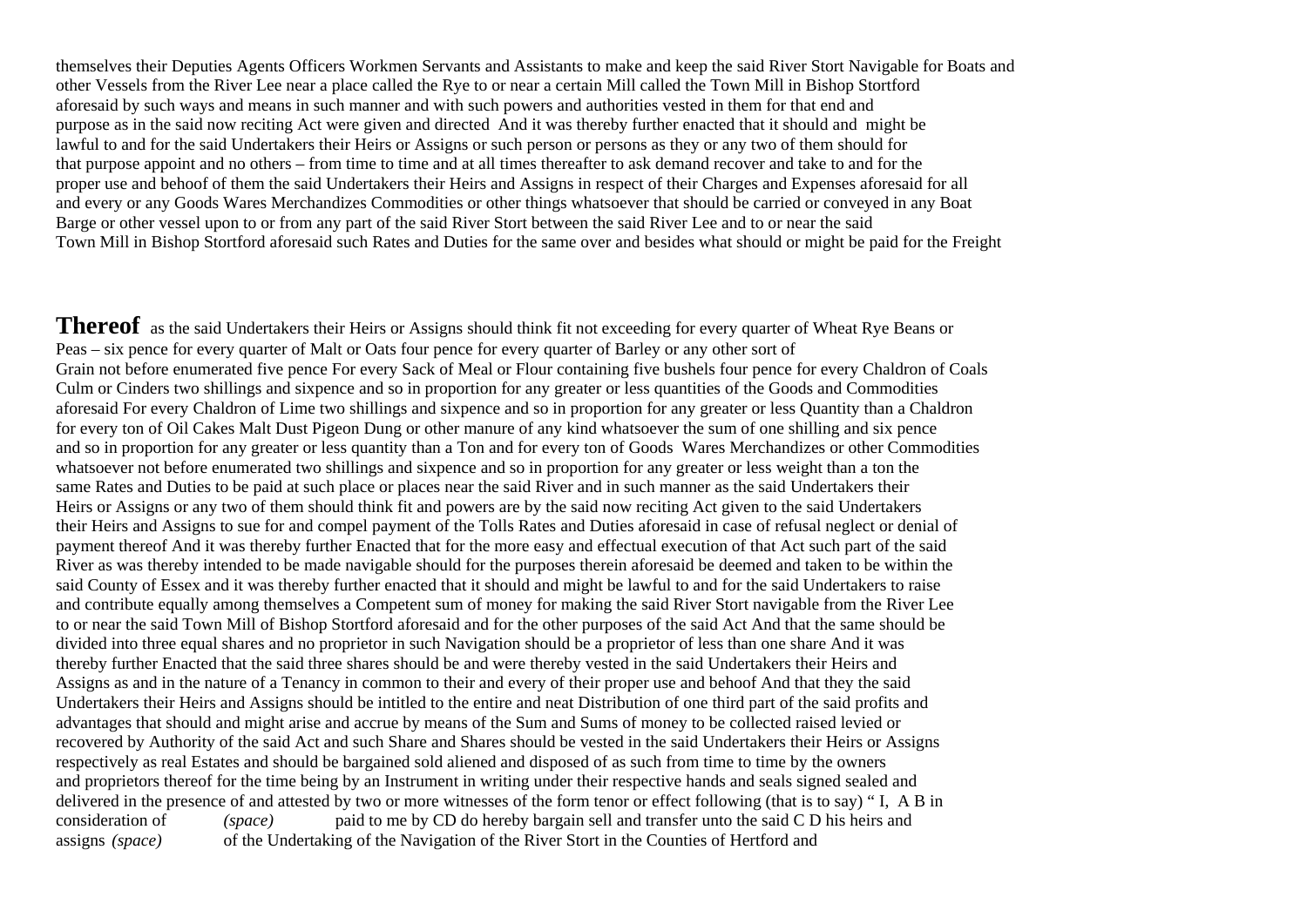Essex Subject to such terms and conditions as I held the same immediately before the execution hereof and I the said C D do hereby agree to accept the same *(space)* subject to the same terms and conditions And it was further Enacted and Declared that for the security as well of the said purchasers as of the said Undertakers such Instrument or Writing of sale and also a Duplicate and Counterpart thereof should be executed both by the seller and purchaser thereof and should be delivered to the Clerk or Clerks provided by the said Undertakers for the time being to be filed and kept for the use of the Undertakers and until such Duplicate or Counterpart should be so delivered such purchaser or purchasers should have no part or share of the profits of the said Navigation paid unto him her or them and such clerk or clerks was or were thereby required to enter such Duplicate or Counterpart in a Book or Books to be kept for that purpose **And whereas** the said shares of the said Charles Dingley and William Masterman of and in the said Navigation and Undertaking afterwards by divers means Assignments and Assurances in the Law became well and effectively vested in the said Sir George Jackson whereby he became possessed of the whole of the said Undertaking and the benefit thereof **And whereas** in and by certain Indentures of Lease and Release bearing date respectively the eighteenth and nineteenth days of April one thousand seven hundred and eighty seven and made or mentioned to be made between the said Sir George Jackson then George Jackson Esquire and Jane *(sic)*  his wife of the one part and George Brooks of Green Street Grosvenor Square in the parish of Saint George Hanover Square in the County of Middlesex of the other part After reciting therein amongst other things as to the effect hereinbefore recited And that the said Sir George Jackson had occasion to take up at Interest the

**Sum of** seven thousand pounds had applied to the said George Brooks to lend him the same which he had agreed to do upon having the same secured with Interest upon the Navigation aforesaid to which the said George Jackson was then solely intitled And reciting that the said George Jackson had by an Instrument in Writing under the hand and seal as well of himself as of the said George Brooks signed sealed and delivered in the presence of and attested by two witnesses and bearing even date with the now reciting Indenture in consideration of seven thousand pounds paid him by the said George Brooks bargained and sold and transferred unto the said George Brooks his Heirs and Assigns All the Undertaking of the navigation of the River Stort in the Counties of Hertford and Essex subject to such terms and conditions as he the said George Jackson held the same and he the said George Brooks did thereby agree to accept the same Undertaking subject to the same Terms and Conditions and pursuant to the directions of the said recited Act the said Instrument or Writing of Sale and also a Duplicate or Counterpart thereof executed both by the said George Jackson and George Brooks had been delivered to the then Clerk of the said Navigation to be filed and kept for the use of the Undertaker or Undertakers of the said Navigation for the time being and that the and that the same Clerk had entered such Duplicate or Counterpart in a Book kept for that purpose It is by the now reciting Indenture Witnessed that for and in consideration of the said sum of Seven thousand pounds to him the said George Jackson paid by the said George Brooks at or before the sealing and delivery thereof he the said George Jackson did Grant Bargain Sell Release Ratify and Confirm unto the said George Brooks his heirs and assigns All that the said Navigation or Undertaking for making and keeping Navigable of the River Stort in the said Counties of Hertford and Essex or one of them **And** also all Lands Grounds Houses Erections Buildings Bridges Sluices Stanches Locks ffloodgates Wears Dams Winches Landing Places ffences Weighbeams Cranes Engines and other works whatsoever of or belonging to the said Navigation or Undertaking And all and singular the Tolls Rates and Duties granted imposed or made payable by or by virtue of the said Act and all and other the Profits and Advantages of the said Navigation or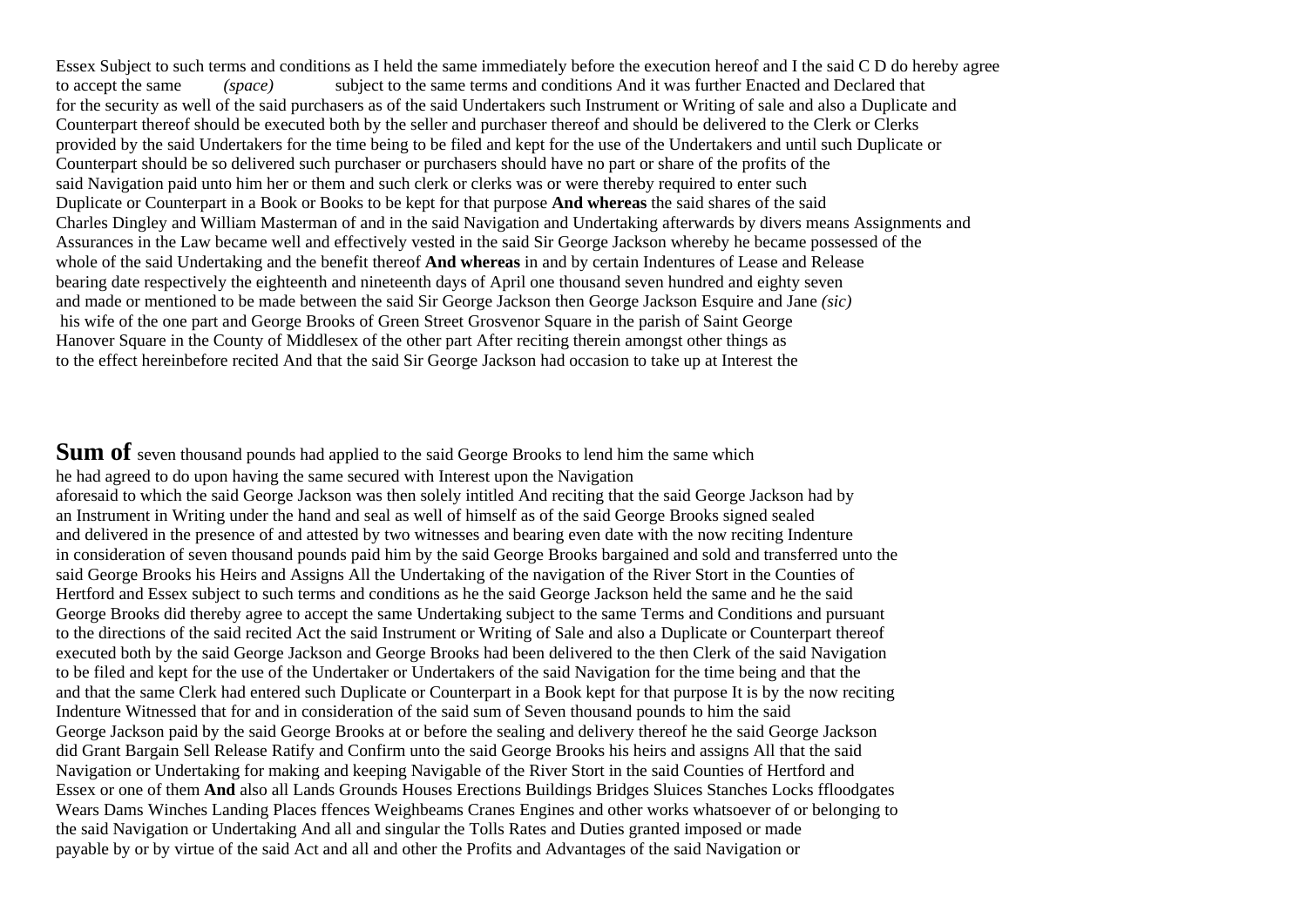Undertaking To hold the same unto and to the only proper use and behoof of the said George Brooks his Heirs and Assigns for ever Subject nevertheless to such Terms and Conditions as he the said George Jackson held the same and subject to a proviso or condition hereinafter contained for redemption of the said premises on payment by the said George Jackson his Heirs Executors Admors or Assigns unto the said George Brooks his Executors Admors or Assigns of the sum of seven thousand pounds with interest for the same after the Rate of Five Pounds per cent per annum at the day or time therein mentioned and since past **And whereas** in and by certain Indentures of Lease and Release bearing date respectively the sixteenth and eighteenth days of July one thousand seven hundred and ninety one and made or mentioned to be made between the said George Brooks of the first part the said Sir George of the second part

Jackson and Dame Grace his wife ^ and to the said James Houson of the third part After writing amongst other things as or to the effect hereinbefore recited and also that the said sum of seven thousand pounds then remained due and owing to the said George Brooks on his said recited Mortgage but that all Interest for the same had been paid up to the day of the date of the now reciting Indenture and also reciting that the said Sir George Jackson having occasion for the sum of twelve thousand pounds to pay off and discharge the said sum of seven thousand pounds so remaining due to the said George Brooks and answer his other occasions had applied to and requested the said James Houson to lend and advance him the same upon having the same secured with Interest upon all the aforesaid Navigation to which the said Sir George Jackson was then solely intitled as aforesaid And further reciting that upon the treaty for the loan of the said sum of twelve thousand pounds it was agreed that the said George Brooks and Sir George Jackson should convey the said Navigation to the said James Houson by an Instrument or Writing in the form prescribed by the aforesaid recited Act in that behalf and that after the execution thereof the said George Brooks and Sir George Jackson should execute to the said James Houson a confirmation of the said navigation and every thing thereto belonging so as effectually to charge the same by Way of Mortgage with the payment of the said sum of twelve thousand pounds and Interest after the rate aforesaid And reciting that in pursuance of the said recited agreement the said George Brooks and Sir George Jackson by an

**Instrument** in Writing bearing equal date with the now reciting Indenture under the hands and seals as well of them the said George Brooks and Sir George Jackson respectively as of the said James Houson signed sealed and delivered in the presence of and attested by two witnesses in consideration the sum of seven thousand pounds paid to the said George Brooks and of the sum of five thousand pounds paid to the said Sir George Jackson respectively by the said James Houson they the said George Brooks and Sir George Jackson bargained sold and transferred unto the said James Houson his heirs and assigns all the undertaking of the navigation of the River Stort in the Counties of Hertford and Essex subject to the same Terms and Conditions and pursuant to the directions of the said recited Act the said last recited Instrument or Writing of Sale and also a Duplicate or Counterpart thereof executed by all of them the said George Brooks Sir George Jackson and James Houson had been delivered to Thomas Lloyd the then Clerk of the said Navigation to be filed and kept for the use of the Undertaker or Undertakers of the said Navigation for the time being and the same Clerk hath entered such Duplicate or Counterpart in a Book kept for that purpose and appeared by the acknowledgement thereof indorsed on the now reciting Indenture It is Witnessed by the Indenture now in recital that for and in consideration of the sum of seven thousand pounds to him the said George Brooks at the request and by the direction and appointment of the said George Jackson testified as therein mentioned in hand paid by the said James Houson and also in consideration of the sum of five thousand pounds to him the said George Jackson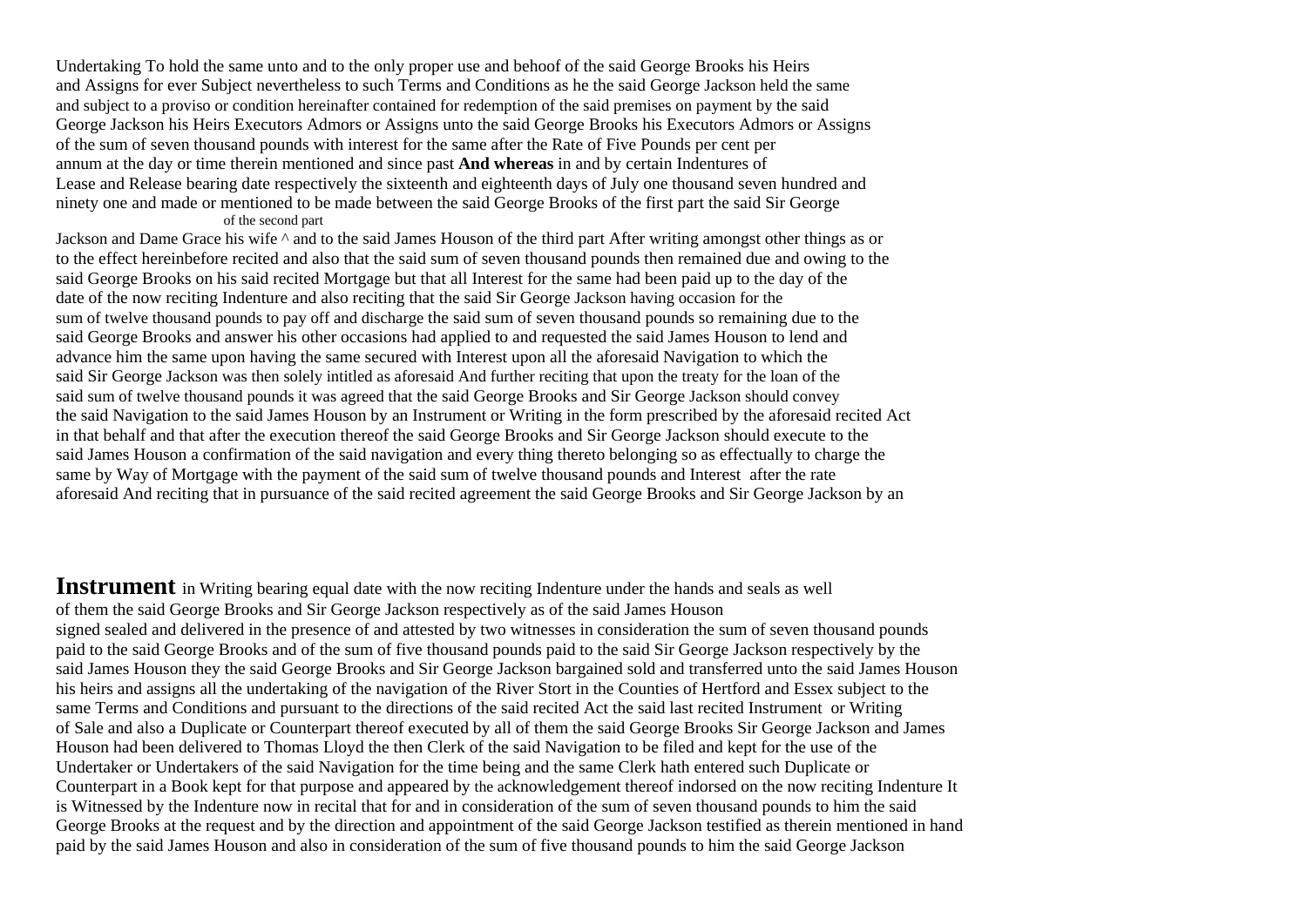in hand also paid by the said James Houson the receipt of which said several sums of seven thousand pounds and five thousand pounds making together the sum of Twelve Thousand pounds are hereby respectively acknowledged he the said George Brooks at the like request and by the like direction of the said Sir George Jackson testified as aforesaid Did bargain sell alien release and confirm and the said Sir George Jackson did grant ratify and confirm unto the said James Houson his Heirs and Assigns All that the said Navigation or Undertaking for making Navigable of the River Stort in the said Counties of Hertford and Essex or one of them And also all Lands Grounds Houses Erections Buildings Bridges Sluices Stanches Locks Floodgates Wears Dams Winches Landing Places ffFences Weighbeams Cranes Engines and other works whatsoever of or belonging to the said Navigation or Undertaking and all and singular the Tolls Rates and Duties granted imposed or made payable by or by virtue of the said recited Act And all and other the Profits and Advantages of the said Navigation or Undertaking To Hold the same unto and to the only proper and absolute use and behoof of the said James Houson his Heirs and Assigns freed and discharged of and from the proviso for redemption contained in the said recited Indenture of Release of the nineteenth of April one thousand seven hundred and eighty seven and all equity thereupon or by virtue thereof but subject nevertheless to the Proviso or Condition for Redemption thereinafter contained and the said Sir George Jackson Did thereby covenant to and with the said James Houson his Heirs and Assigns that he said the said Sir George Jackson and Dame Grace his wife should and would as of Michaelmas Term then next or some other subsequent Term acknowledge and levy unto the said James Houson and his heirs one or more Fine or Fines Sur Conuzance de droit come ceo &c that the said Navigation Hereditaments and Premises thereinbefore mentioned and thereby granted and released with the appurtenances which said fine it is thereby declared should be and enure to and for the only proper use and behoof of the said James Houson his Heirs and Assigns for ever discharged of and from the proviso for Redemption contained in the said recited Indenture of Mortgage made to the said George Brooks as aforesaid but subject nevertheless to the Proviso for Redemption thereinafter mentioned and contained And it is by the now reciting Indenture further Witnessed that for the considerations aforesaid he the said Sir George Jackson Did grant bargained sell assign transfer and set over ratify and confirm unto the said James Houson his Executors Admors and Assigns All Boats and Barges with their tackle furniture and apparel Coals Goods and Chattels and Parts and Shares of Boats Barges Coals Goods and Chattels now of him the said Sir George Jackson upon about or belonging to the said River Stort and the navigation thereof or the Warehouses Erections or Buildings Lands and Grounds thereunto belonging To Have Hold receive and enjoy the said Boats and Barges with their tackle furniture and Apparel Coals Goods and Chattels and Parts and Shares thereof and all and singular other the premises thereby assigned or intended so to be unto the said James Houson his Executors Admors and Assigns to and for his and their own use and

**Benefit** subject nevertheless to the Proviso or Condition for redemption next hereinafter contained (that is to say) **Provided always** if the said Sir George Jackson his Heirs Executors and Admors or any of them should pay or cause to be paid unto the said James Houson his Executors and Admors or Assigns the full sum of twelve thousand pounds with interest for the same at the rate times and in manner thereinafter mentioned and appointed for payment thereof then and from and after such payment should be so made he to the said James Houson his Heirs Executors and Admors or Assigns should upon the request and at the Costs and Charges of the said Sir George Jackson his Heirs or Assigns reconvey or reassign or cause or procure to be reconveyed and reassigned unto and to the use of the said Sir George Jackson his Heirs Executors Admors or Assigns or unto such other person or persons as the said Sir George Jackson or his heirs should in that behalf direct nominate or appoint all and singular the said Navigation Hereditaments and Premises thereby granted conveyed and assigned or intended so to be according to the nature of the tenor thereof respectively free from all Incumbrances whatsoever made or done by the said James Houson his Heirs and Executors Admors or Assigns as in and by the said in part recited Act of Parliament and the said several in part recited Indentures reference being thereunto respectively had may more fully appear **And whereas** the said sum of twelve thousand pounds yet remains due and owing unto to the said James Houson on his said recited Mortgage but all interest for the same hath been paid up to the day of the date of these presents which the said James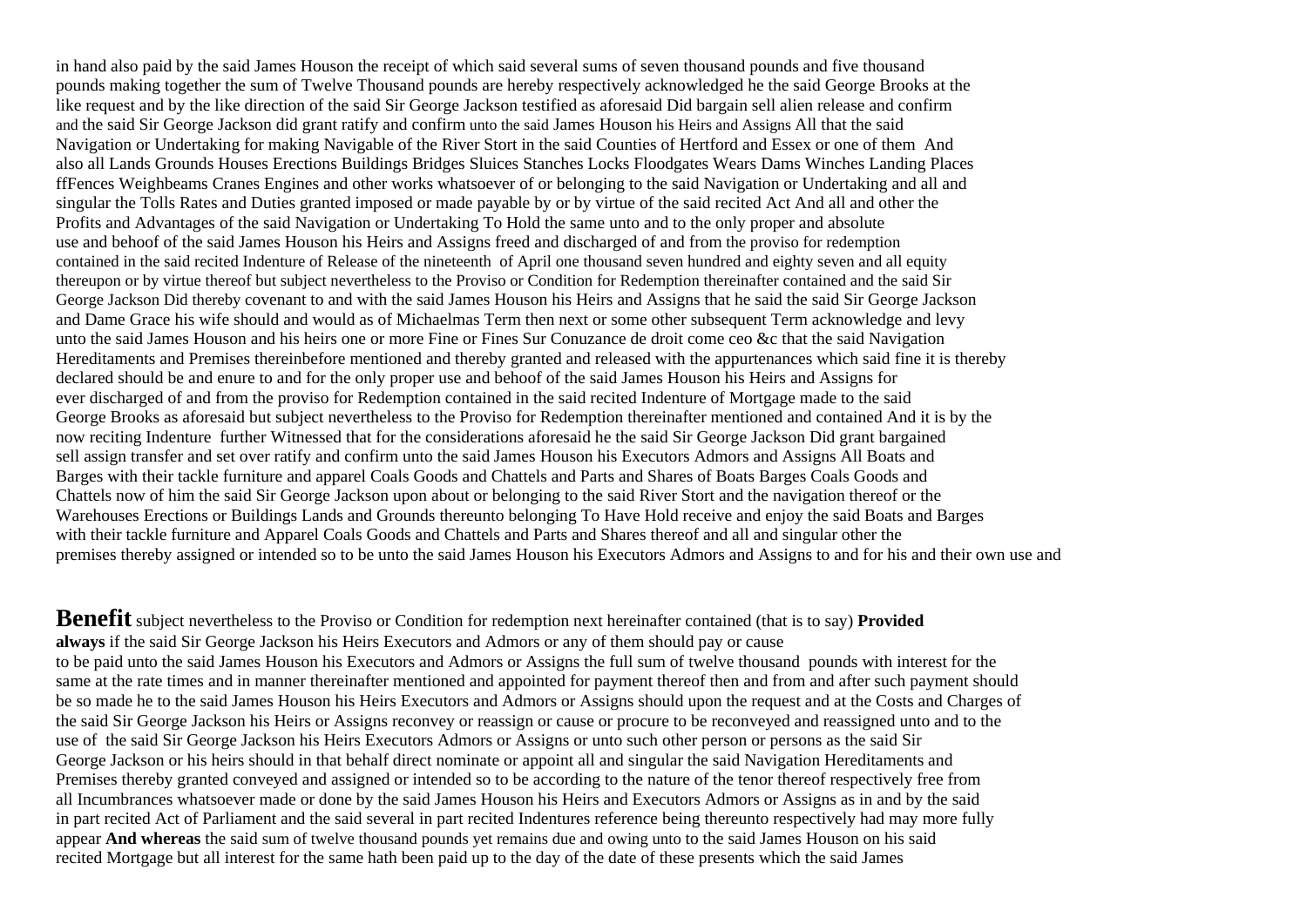Houson doth hereby acknowledge testify and declare **And whereas** the said Sir George Jackson having occasion for the sum of fifteen thousand pounds to pay off and discharge the said sum of twelve thousand pounds so remaining due to the said James Houson and to answer his other occasions hath applied to and requested the said Jeremiah Dyson John Wickens and Richard Jackson to advance

## upon having the same

and lend him the same ^ secured with Interest as hereinafter mentioned upon all the aforesaid Navigation Hereditaments and Premises to which the said Jeremiah Dyson John Wickens and Richard Jackson have consented and agreed **And whereas** upon the treaty for the loan of the said fifteen thousand pounds it was agreed that the said James Houson and Sir George Jackson should convey the said Navigation to the said Jeremiah Dyson John Wickens and Richard Jackson by an Instrument or Writing in the form in the form prescribed by the aforesaid recited Act in that behalf and that after the execution thereof the said James Houson and Sir George Jackson should execute unto the said Jeremiah Dyson John Wickens and Richard Jackson a confirmation of the said Navigation and every thing thereto belonging so as effectually to charge the same by Way of Mortgage with the payment of the said sum of fifteen thousand pounds and such Interest for the same as hereinafter is mentioned **And whereas** in pursuance of the said recited agreement the said James Houson and Sir George Jackson have by an Instrument in Writing bearing equal date with these presents under the hands and seals as well of them the said James Houson and Sir George Jackson respectively as of the said Jeremiah Dyson John Wickens and Richard Jackson signed sealed and delivered in the presence of and attested as is required by hereinbefore recited Act of Parliament in consideration the sum of twelve thousand pounds paid to the said James Houson and of the sum of three thousand pounds paid to the said Sir George Jackson respectively by the said Jeremiah Dyson John Wickens and Richard Jackson bargained sold and transferred unto the said Jeremiah Dyson John Wickens and Richard Jackson their heirs and assigns all the undertaking of the navigation of the River Stort in the Counties of Hertford and Essex subject to such terms and conditions as they the said James Houson and Sir George Jackson or either of them held the same immediately before the execution thereof and they the said Jeremiah Dyson John Wickens and Richard Jackson have thereby agreed to accept the same undertaking subject to the same Terms and Conditions and pursuant to the directions of the said recited Act the said last recited of Sale

Instrument or Writing ^ and also a Duplicate or Counterpart thereof executed by all of them the said James Houson Sir George Jackson Jeremiah Dyson John Wickens and Richard Jackson have been delivered to Thomas Lloyd the present Clerk of the said Navigation to be filed and kept for the use of the said Undertaker or Undertakers of the said Navigation for the time being and the same Clerk hath entered such Duplicate or Counterpart in a Book kept for that purpose as appears by his acknowledgement thereof indorsed on these presents as in and **Now this Indenture Witnesseth** that for and in consideration of the sum of twelve thousand pounds of lawful money of Great Britain to him the said James Houson at the request and by the direction and appointment of the said Sir George Jackson (testified by his being a party to and sealing and delivering these presents) in hand well and truly paid by the said Jeremiah Dyson John Wickens and Richard Jackson at or before the execution of

# **These Presents** and also in consideration of the sum of three thousand pounds of like

lawful money to him the said Sir George Jackson in hand also paid by the said Jeremiah

Dyson John Wickens and Richard Jackson at or before the sealing and delivery of these presents the receipt of which said several sums of twelve thousand pounds and three thousand pounds (making together the sum of fifteen thousand pounds) They the said James Houson and Sir George Jackson do hereby respectively acknowledge and thereof and therefrom and of and from the same and every part thereof do and each of them doth hereby acquit release and discharge the said Jeremiah Dyson John Wickens and Richard Jackson their Heirs Executors Admors and Assigns and every of them for ever and by these presents he to the said James Houson (at the request and by the like direction of the said Sir George Jackson testified as aforesaid) **Hath** bargained sold aliened released and confirmed and by these Presents **Doth** bargain sell alien release and confirm and the said Sir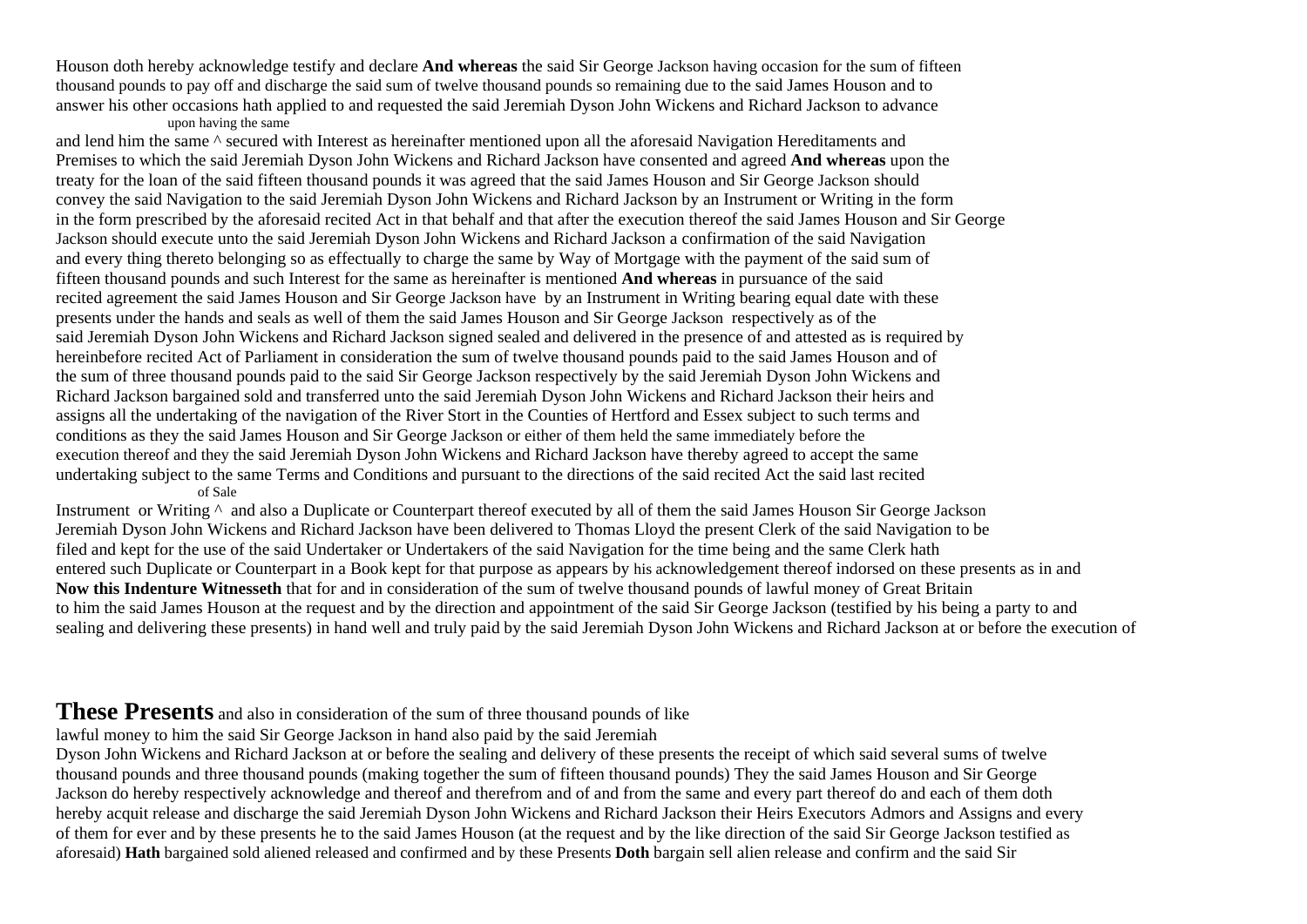George Jackson **Hath** granted ratified and confirmed and by these presents **Doth** grant ratify and confirm unto the said Jeremiah Dyson John Wickens and Richard Jackson (in their actual possession now being by virtue of a Bargain and Sale to them thereof made by the said James Houson and Sir George Jackson in consideration of five shillings by Indenture bearing date the day next before the day of the date of these presents for and a whole year commencing from the day next before the day of the date of the same Indenture of Bargain and Sale and by force of the statute made for transferring use into possession and to their Heirs and Assigns All that the said Navigation or Undertaking for making Navigable of the River Stort in the said Counties of Hertford and Essex or one of them And also all Lands Grounds Houses Erections Buildings Bridges Sluices Stanches Locks ffloodgates Wears Dams Winches Landing Places ffFences Weighbeams Cranes Engines and other Works whatsoever of or belonging to the said Navigation or Undertaking and all and singular the Tolls Rates and Duties granted imposed or made payable by or by virtue of the said recited Act And all and other the Profits and Advantages of the said Navigation or Undertaking and the Reversion or Reversions Remainder and Remainders thereof and every Part and Parcel thereof and also all the Estate right title interest use trust property claim and demand whatsoever of them the said James Houson and Sir George Jackson and each of them of in to or out of the said navigation or undertaking Lands Grounds Buildings Tolls Rates and Duties and all and singular other the premises hereby bargained sold and released or mentioned or intended so to be and every part and parcel thereof together with all Deeds Evidences Books Papers Writings Escripts or Muniments whatsoever touching or in any wise concerning the said Navigation or Undertaking and Premises or any part thereof now in the custody or power of them the said James Houson and Sir George Jackson or either of them or which they or either of them can or may come to or by without suit at Law or in Equity **To have and to hold** the said Navigation or undertaking Lands Grounds Buildings Tolls Rates and Duties and all and singular other the premises hereinby bargained sold and released ratified and confirmed or mentioned or intended so to be with their and every of their rights members and Appurtenances unto the said Jeremiah Dyson John Wickens and Richard Jackson their Heirs and Assigns To the only proper use and behoof of the said Jeremiah Dyson John Wickens and Richard Jackson their Heirs and Assigns for ever and to and for no other use trust intent or purpose whatsoever freed and discharged of and from the proviso for Redemption contained in the said recited Indenture of Release of the eighteenth day of July one thousand seven hundred and ninety one and all equity thereupon or by virtue thereof but subject nevertheless to the Proviso or Agreement hereinafter contained for redemption of all and singular the said hereditaments and premises hereinafter contained **And this Indenture further Witnesseth** that for the considerations aforesaid He the said the said James Houson at the like request and by the like direction the said Sir George Jackson testified as aforesaid **Hath** bargained sold assigned transferred and set over and by these presents **Doth** bargain sell assign transfer and set over and the said Sir George Jackson **Hath** granted bargained sold assigned transferred and set over ratified and confirmed and by these Presents doth grant bargain sell assign transfer and set over ratify and confirm unto the said Jeremiah Dyson John Wickens and Richard Jackson their Executors Admors and Assigns All and

Boats ^ Barges with their tackle furniture and apparel Coals Goods and Chattels and parts and shares of Boats Barges Coals Goods and Chattles now of them the said the said James Houson and Sir George Jackson or either of them upon about or belonging to the said River Stort and the navigation thereof or the Warehouses Erections or Buildings Lands or Grounds thereunto belonging And all the right and interest of them the said the said James Houson and Sir George Jackson or either of them of and in the said last mentioned premises To have hold receive and enjoy the said Boats and Barges with their Tackle Furniture and

**Apparel** Coals Goods and Chattels and Parts and Shares thereof and all and singular other the premises all and singular other the premises hereby or mentioned or intended to be hereby assigned and set over unto the said Jeremiah Dyson John Wickens and Richard Jackson their Executors Admors and Assigns to and for their own use and benefit and as their own goods chattels and effects from henceforth for ever Subject nevertheless to the Proviso or Condition for redemption thereof next hereinafter mentioned and contained that is to say **Provided always** nevertheless and it is hereby declared and agreed upon by and between the said parties to these presents that if the said Sir George Jackson his Heirs Executors or Admors or any of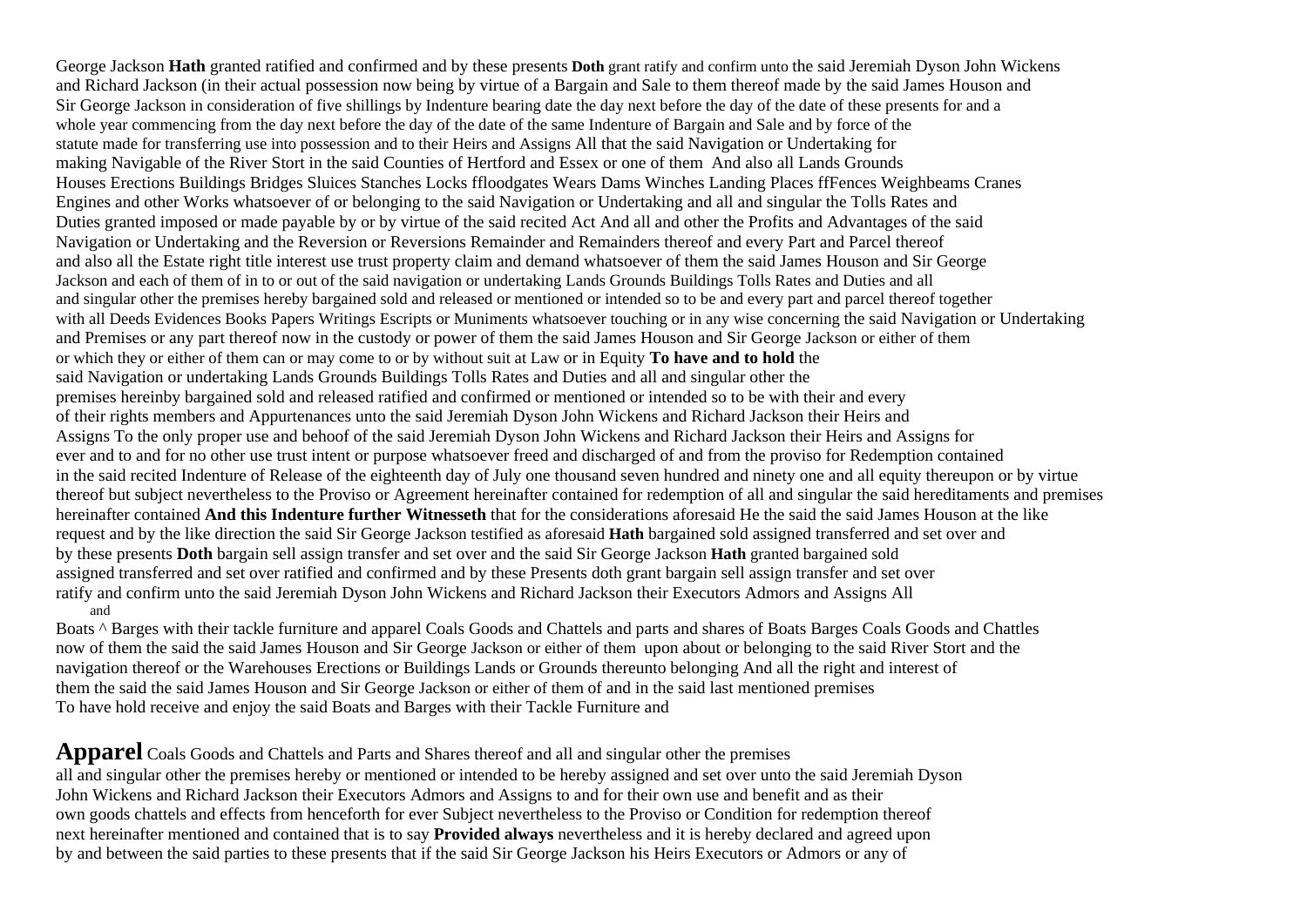them shall and do well and truly pay or cause to be paid unto the said Jeremiah Dyson John Wickens and Richard Jackson their Executors and Admors or Assigns at or in the Common Dining Hall of Grays Inn in the County of Middlesex the full and just sum of ffifteen thousand pounds together with interest for the same at and after the rate of five pounds for each One hundred pounds by the Year in manner following (that is to say) the sum of three hundred and seventy five pounds being a half Years interest after the rate aforesaid for the said principal sum of ffifteen thousand pounds on the second day of May next the date thereof the further sum of three hundred and seventy five pounds being another half Years interest after the rate aforesaid for the said principal sum of ffifteen thousand pounds on the second day of November which will be in the Year of our Lord One thousand seven hundred and ninety three the further sum of three hundred and seventy five pounds being another half Years Interest after the Rate aforesaid for the said principal sum of ffifteen thousand pounds on the second day of May which will be in the Year of our Lord One thousand seven hundred and ninety four the further sum of three hundred and seventy five pounds being another half Years interest after the rate aforesaid for the said principal sum of ffifteen thousand pounds on the second day of November which will be in the said Year of our Lord One thousand seven hundred and ninety four the further sum of three hundred and seventy five pounds being another half Years Interest after the Rate aforesaid for the said principal sum of ffifteen thousand pounds on the second day of May which will be in the Year of our Lord one thousand seven hundred and ninety five and the further sum of ffifteen thousand three hundred and seventy five pounds being the said principal sum of ffifteen thousand pounds and another half Years Interest thereof after the rate aforesaid on the second day of November which will be in the said Year of our Lord One thousand seven hundred and ninety five without making any deduction or abatement out of the same or any part thereof for or in respect of any Taxes Charges Rates Assessments Payments or other matter cause or thing whatsoever taxed charged assessed or imposed or to be taxed charged assessed or imposed upon the said Navigation Hereditaments and Premises hereby granted and released and assigned or intended to be so or any of them or upon the said the said Jeremiah Dyson John Wickens and Richard Jackson their Heirs and Executors Administrators or Assigns for or in respect thereof or any part thereof by Authority of Parliament or otherwise howsoever then and in such case and from and after such payment shall be so made as aforesaid Then the said Jeremiah Dyson John Wickens and Richard Jackson their Heirs and Executors Admors or Assigns shall and will upon the request and at the proper Costs and Charges in the Law of the said Sir George Jackson his Heirs or Assigns reconvey or reassign or cause or procure to be reconveyed and reassigned unto and to the use of the said Sir George Jackson his Heirs Executors Admors or Assigns or unto such other person or persons as he or they shall in that behalf nominate or appoint all and singular the said Navigation Hereditaments and Premises hereby granted conveyed and assigned or intended so to be with their and every of their Appurtenances according to the nature of the Tenure thereof respectively free from all Incumbrances made or done or to be made or done by them the said Jeremiah Dyson John Wickens and Richard Jackson their Heirs Executors Admors or Assigns or by any other person or persons whomsoever lawfully claiming or to claim from by or under them or any of them anything hereinbefore contained to the contrary thereof in anywise notwithstanding and then also the said Jeremiah Dyson John Wickens and Richard Jackson their Heirs Executors Admors or Assigns shall and will deliver up to the said Sir George Jackson his Heirs Executors or Admors a certain bond or obligation bearing even date with these presents and made and entered into by the said Sir George Jackson unto the said Jeremiah Dyson John Wickens and Richard Jackson in the penal sum of Thirty thousand pounds with a condition thereunder written for making void the same on payment by the said Sir George Jackson his Heirs Exors or Admors

**Unto the** said Jeremiah Dyson John Wickens and Richard Jackson their Executors Admors or Assigns of the said sum of ffifteen thousand pounds and Interest for the same at and after the rate and at the times above mentioned for that purpose in order that such bond may be cancelled **And** the said James Houson for himself his their Heirs Executors & Admors doth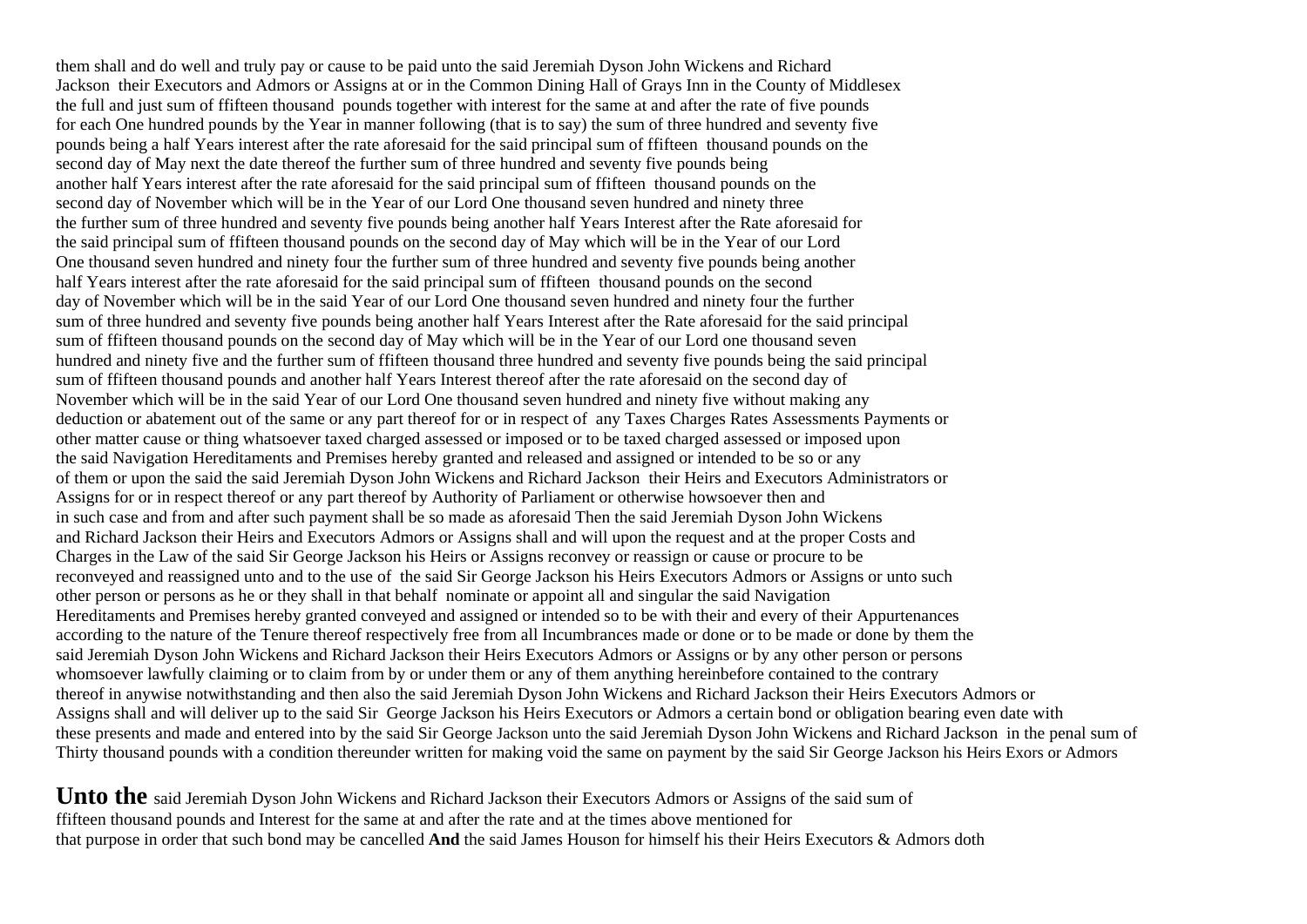covenant and declare to and with the said Jeremiah Dyson John Wickens and Richard Jackson their Executors Admors and Assigns that he the said James Houson hath not at any time or times heretofore made done committed or suffered any act deed matter or thing whatsoever whereby or by reason or means whereof the said Navigation Hereditaments and premises hereinbefore released assigned and conveyed or mentioned or intended so to be or any of them or any part or parcel thereof are is can shall or may be impeached charged or incumbered in Title Charge Estate or otherwise howsoever **And** the said Sir George Jackson doth hereby for himself his Heirs Executors Admors Covenant promise and agree to and with the said Jeremiah Dyson John Wickens and Richard Jackson their Heirs Executors Admors and Assigns in manner following that is to say, that he the said Sir George Jackson their Heirs Executors or Admors shall and will well and truly pay cause to be paid unto the said Jeremiah Dyson John Wickens and Richard Jackson their Executors Admors or Assigns the said sum of ffifteen thousand pounds of lawful money of Great Britain with such interest for the same as aforesaid at the time and in such manner and

or

or form as hereinbefore mentioned and appointed for payment thereof without any Deduction ^ Abatement for or in respect of any Taxes Charges Assessments or other matter cause or thing whatsoever according to the true intent and meaning of the aforesaid proviso and of the said Bond and these presents And also shall and will at his and their own proper costs and charges bear pay satisfy and discharge all such Taxes Charges Assessments and other Outpayments as are shall or may be taxed charged assessed or imposed upon the said premises or any part thereof respectively by Authority of Parliament or otherwise howsoever and thereof and therefrom shall and will save defend keep harmless and indemnified him the said Jeremiah Dyson John Wickens and Richard Jackson their Heirs Executors Admors and Assigns and the said sum of ffifteen thousand pounds and the interest thereof And also that they the said James Houson and Sir George Jackson or one of them now at the time of the sealing and delivery of these presents are or is and stand or standeth lawfully rightfully and absolutely seized in his or their own right of and in all and singular the said Navigation Hereditaments and Premises with the Appurtenances hereinbefore mentioned and hereinbefore granted and released or intended so to be and of every part and parcel thereof and in a good sure perfect lawful absolute and indefensible Estate of inheritance and possessed of the said Goods Chattels and Effects hereby assigned without any Remainder or Remainders Trust Limitations Powers of Revocation or any other matter cause or thing whatsoever to alter change Charge revoke make void lessen incumber or determine the same And also that they the said James Houson and Sir George Jackson at or immediately before the sealing and delivery hereof have or one of them hath in themselves or himself good right full power and lawful and absolute Authority to grant bargain sell release assign and make over all and singular the said premises respectively hereinbefore granted released and assigned or mentioned or intended so to be and every part thereof with the Appurtenances unto and to the use of the said Jeremiah Dyson John Wickens and Richard Jackson their Heirs Executors Admors and Assigns in manner aforesaid and according to the true intent and meaning of these presents **And Further** That it shall and may be lawful to and for the said Jeremiah Dyson John Wickens and Richard Jackson their Heirs and Assigns from time to time and at all times hereafter from and after failure or default shall happen to be made of or in payment of the said sum of ffifteen thousand pounds and interest or any part thereof contrary to the form and effect of the said Proviso and Covenant for payment of the same and the true intent and meaning of the Bond and of these Presents Peaceably and Quietly to enter into and upon have hold use occupy possess and enjoy the said several and respective hereditaments and premises hereby granted and released and assigned or intended so to be with their and every of their Appurtenances and to have receive and take the rents issues and profits thereof and of and every part thereof to and for their own proper use and benefit without the lawful let suit trouble denial eviction disturbance interruption claim and demand whatsoever of or by the said Sir George Jackson his Heirs Executors Admors and Assigns any or either of them or of or by any other person or person *(sic)* whatsoever and that free and clear freely and clearly acquitted exonerated Sir

and discharged or otherwise by the said ^ George Jackson his Heirs Executors and Admors well and sufficiently saved defended kept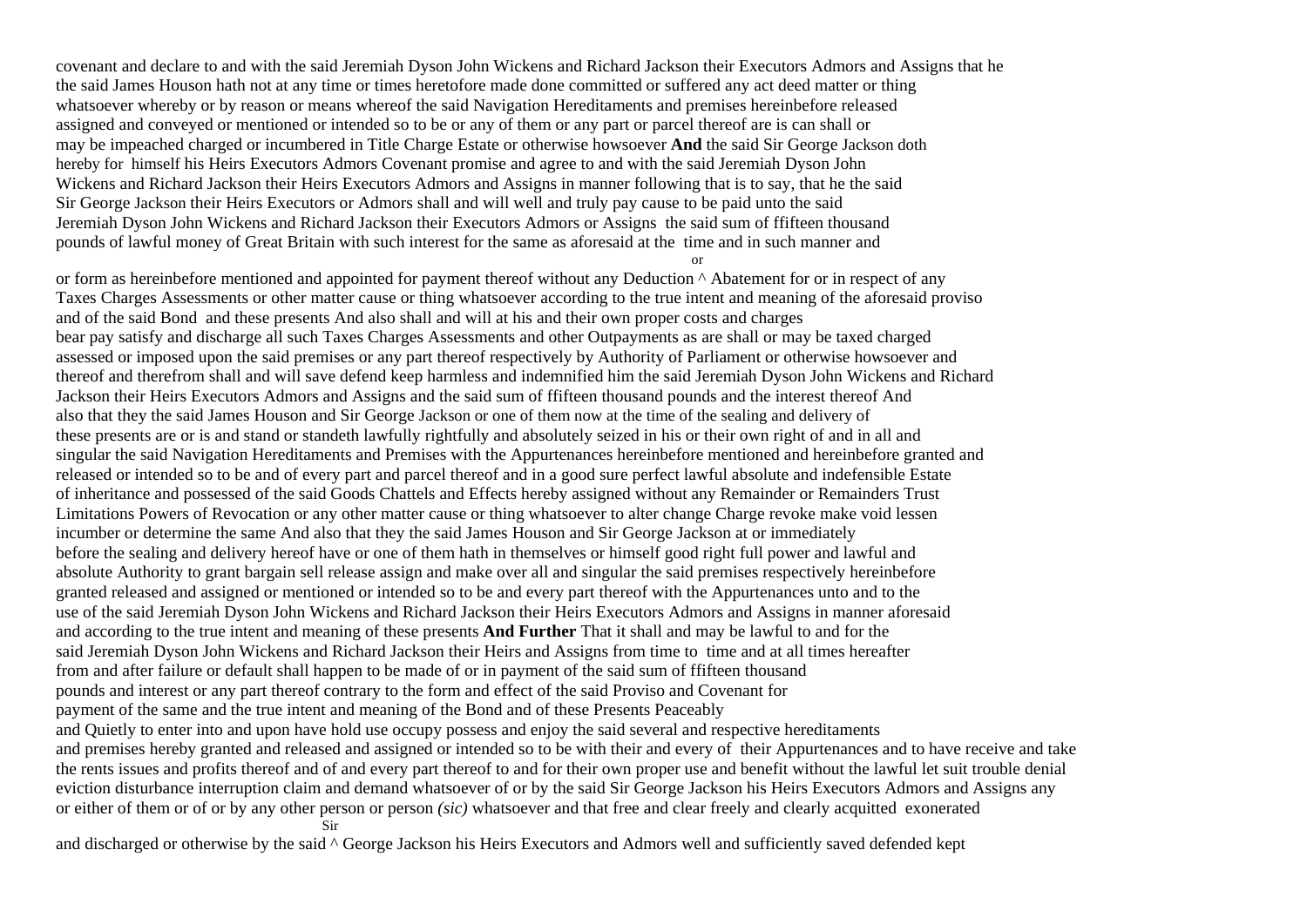harmless and indemnified of from and against all and all manner of former and other Gifts Grants Bargains Sales Leases Mortgages Jointures Powers

**Right and Title** of Dower Uses Trusts Limitations Wills Intails Statutes Recognizances Judgements Extents Executions Debts and Duties of Record Debts due to the Crown and of and from and against all and singular other Estates Titles Troubles Charges and Incumbrances whatsoever had made done committed occasioned or suffered or to be had made done committed occasioned or suffered by the said Sir George Jackson his Heirs or Assigns or by any other person or persons whomsoever **And Moreover** that they the said James Houson and Sir George Jackson respectively and their several and respective Heirs Executors Administrators and all and every other person and persons having or lawfully claiming or who shall or may have or lawfully claim any Estate Right Title Trust or Interest either at Law or in Equity of in to or out of the said Navigation Hereditaments and Premises hereby Granted and Released and Assigned or intended so to be or any of them or any part thereof from by under or in Trust for him or them shall and will from time to time and at anytime or times from and after failure or default shall happen to be made of or in payment of the said sum of ffifteen thousand pounds or any part thereof or the interest thereof or any part thereof respectively contrary to the form and effect of the aforesaid Proviso and Covenant for payment of the same and the true intent and meaning of these Presents upon every reasonable request of the said Jeremiah Dyson John Wickens and Richard Jackson their Heirs Executors Administrators and Assigns but at the proper costs and charges in the law of the said Sir George Jackson his Heirs Executors Administrators or Assigns make do acknowledge levy suffer and execute or cause and procure to be made done acknowledged levied suffered and executed all and every such further and other lawful and reasonable Acts Deeds and things Deviced Conveyanced and Assuranced in the law whatsoever for the further better more perfect and absolute granting conveying releasing confirming and assuring the said Navigation Hereditaments and Premises with then and every of their Appurtenances unto the said Jeremiah Dyson John Wickens and Richard Jackson their Heirs Executors Administrators and Assigns to their own proper use and benefit freed and absolutely discharged of and from the aforesaid Proviso Agreement and all and every other Provisoes and Agreements for redemption of the said Premises or any part thereof as by the said Jeremiah Dyson John Wickens and Richard Jackson their Heirs Executors Administrators or Assigns or their Counsel learned in the law shall be reasonably devised or advised and required **Provided always** And it is hereby declared and agreed by and between all the said parties to these Presents that in the mean time so long and until default shall happen to be made of and in payment of the said sum of ffive thousand pounds or some part thereof or the Interest thereof or of some part thereof contrary to the form and effect of the aforesaid Proviso and Covenant for payment of the same and the true intent and meaning of these presents it shall and may be lawful to and for the said Sir George Jackson his Heirs and Assigns peaceably and quietly to have hold and enjoy all and singular the said Navigation Hereditaments and Premises hereby Granted Released and Assigned and to receive and take the Rents Issues and Profits thereof respectively to and for his and their own Use and Benefit without the lawful let suit trouble denial molestation or interruption claim or demand of or by the said Jeremiah Dyson John Wickens and Richard Jackson their Heirs Executors Administrators and Assigns or any of them or of or by any other person or persons whomsoever lawfully claiming or to claim from by or under or in Trust for them or any of them **Provided lastly** and it is hereby further declared and agreed upon by and between the said Sir George Jackson and the said Jeremiah Dyson John Wickens and Richard Jackson and the true intent and meaning of them and of these Presents in that so often from time to time during the continuance of this Security as the Interest of the aforesaid principal sum of ffifteen thousand pounds shall be paid half yearly or within two Calendar Months next after each half yearly payment shall become due then from time to time when and so often only as such payment of Interest shall be made as aforesaid the sum of seventy five pounds

pounds

shall be abated in each such half yearly payment and Interest at and after the rate of ffive  $\land$  per Centum only shall be paid